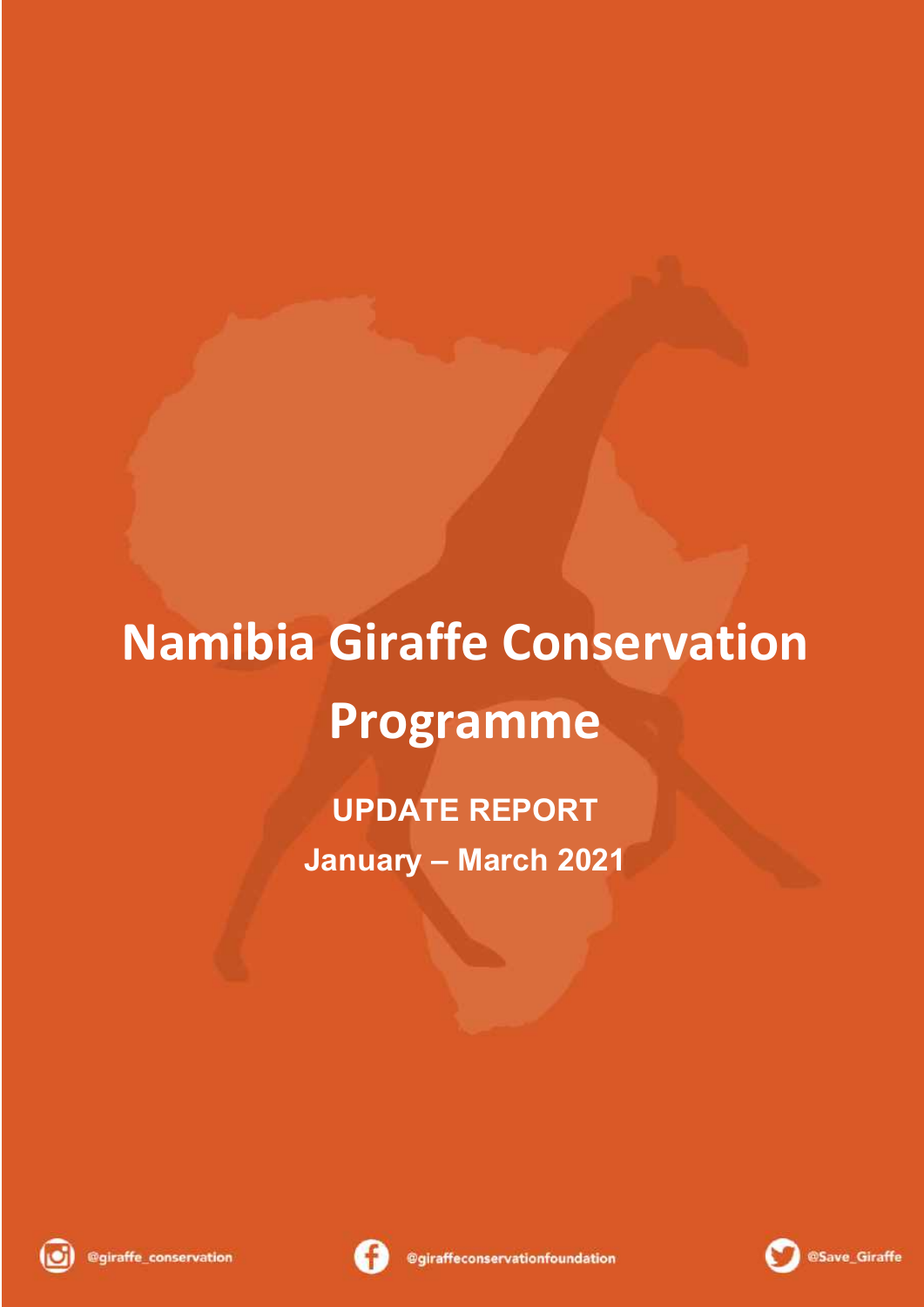

### Background

At our home base in Namibia, the Giraffe Conservation Foundation (GCF) runs a comprehensive programme across the country with a focus on giraffe conservation research and environmental education. While this report focuses on the conservation side, you can read more about the environmental education programme in the regular KEEP Update reports online at https://giraffeconservation.org/programmes/ keep/.

GCF's Namibia programme focuses on monitoring and supporting the long-term conservation and research of Namibia's desert-dwelling giraffe. These giraffe roam throughout the northern Namib Desert in the country's northwest and our study area covers a total of approximately  $30,000$ km<sup>2</sup>.



Figure 1: Northwestern Namibia giraffe survey area

The survey area mainly includes communal conservancy land in the East and extends into the Skeleton Coast National Park bordering the Atlantic Ocean to the West. Is confined by the Kunene River and the Angolan boarder in the North and includes the Hoanib River catchment in the South.

Namibia is well-known for its successful community based natural resource management approach where local people gain management rights to their designated local land and natural resources including wildlife. Approximately 20% of Namibia is managed and protected in such communal conservancies and over 46% of the country is under some form of private, communal, or public conservation management. This collaborative conservation approach involving communal and private land as well as national parks has contributed to positive populations trends of most wildlife in the country.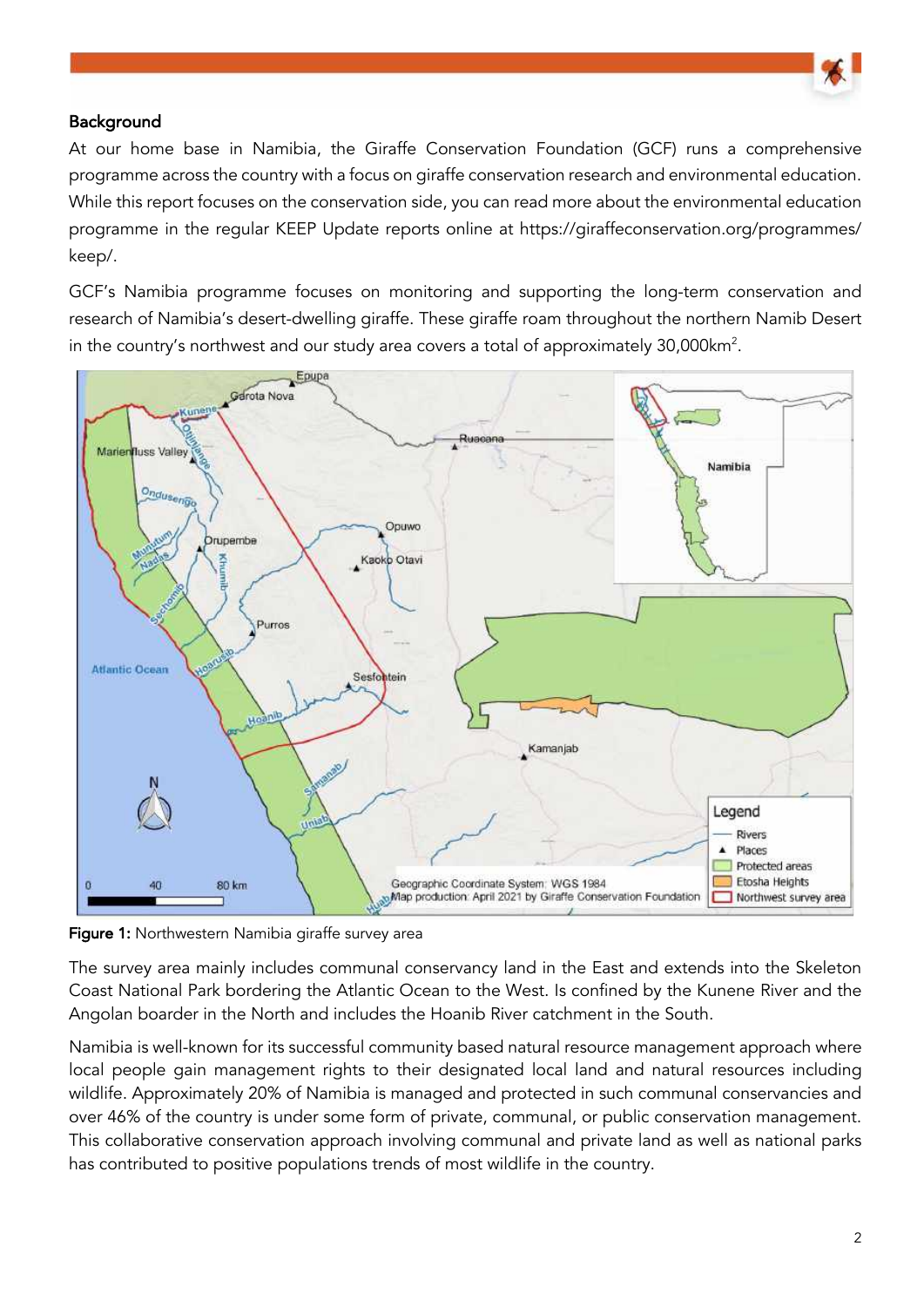

With only a few millimetres of annual rainfall, the programme area is arid to hyper-arid and the wildlife is well adapted to this harsh environment. However, these conditions mean that many species survive at the very edge of their adaptive abilities and as such the ecosystem is fragile and easily disrupted. Grazing for cattle and other livestock, tourism and historical poaching have led to some degradation of the environment and its wildlife. Nevertheless, it remains one of the most beautiful and remote refuges for Africa's remaining mega-fauna.



In this stark landscape of dunes and dry riverbeds, along with elephant, black rhino, lion, cheetah, and numerous other species, live the desert-dwelling Angolan giraffe (*Giraffa giraffa angolensis*), a subspecies of the Southern giraffe (*G. giraffa*). GCF's long-term giraffe conservation monitoring and research programme in this remote part of Namibia offers a unique and valuable opportunity to better understand this giraffe subspecies and, through what we learn, provide conservation and management support for other giraffe populations throughout Africa.

In addition to this long-term conservation programme, GCF also continues to collect information on giraffe numbers and their distribution throughout Namibia. Working closely with government, private landowners and communal farmers throughout Namibia, we do not only determine giraffe numbers, but also increase education and awareness of giraffe conservation in Namibia and Africa-wide.

#### Surveys in Numbers (January to March 2021)

| Total known giraffe population in Northwest Namibia | 431 |
|-----------------------------------------------------|-----|
| New calves observed in the area                     | 5.  |
| New identified adult giraffe                        | 3   |
| GCF team field days                                 | 19  |
| Collected DNA samples                               |     |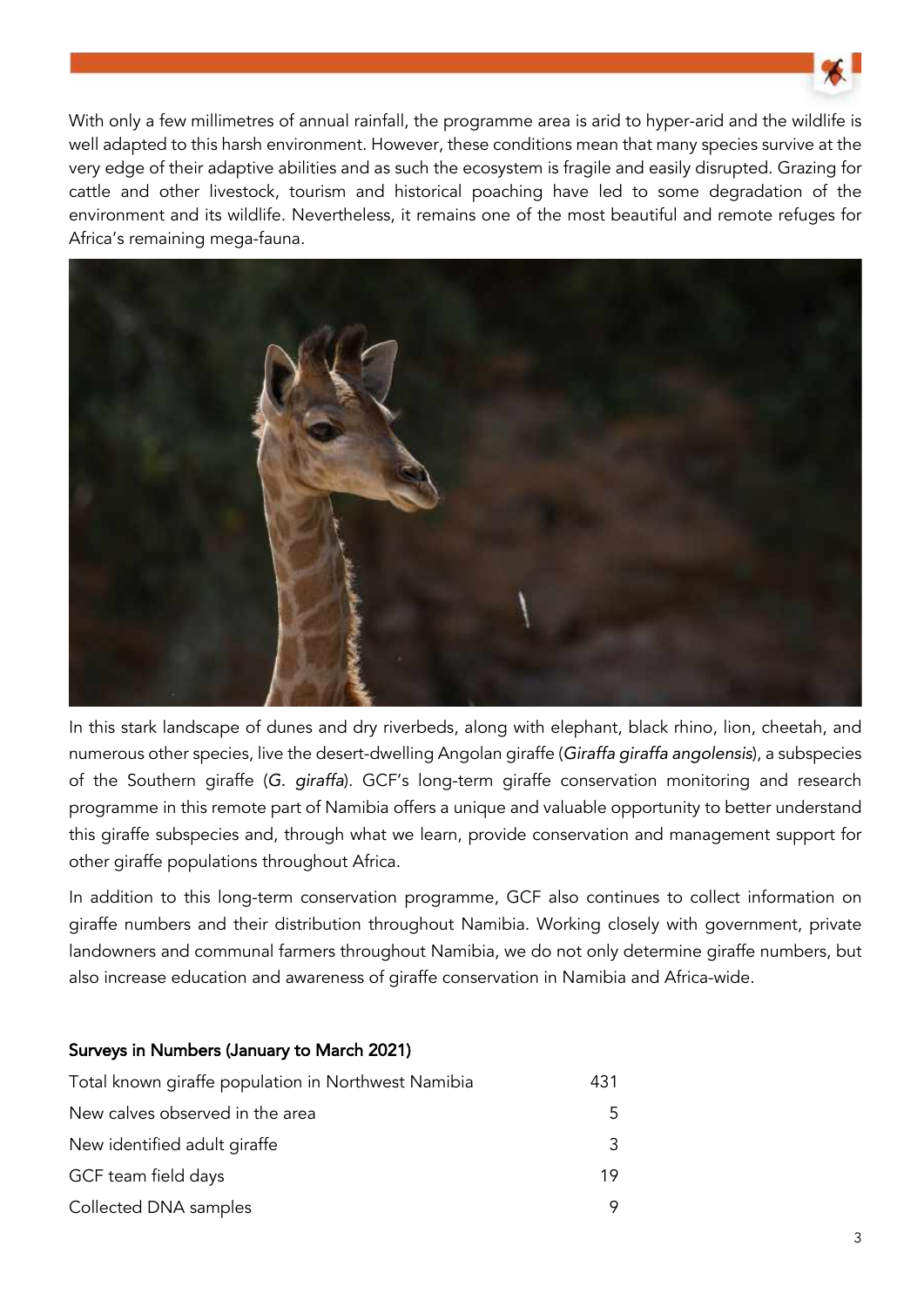| Total giraffe population sampled for DNA | 40%     |
|------------------------------------------|---------|
| Total giraffe sightings                  | 383     |
| Individual giraffe spotted               | 200     |
| Percentage of giraffe population spotted | 48%     |
| Distance travelled                       | 4,000km |

|                                        |      |        | Juvenile      |       |
|----------------------------------------|------|--------|---------------|-------|
| Total giraffe numbers per river system | Male | Female | (sex unknown) | Total |
| <b>Hoanib River</b>                    | 72   | 70     | 8             | 150   |
| <b>Hoarusib River</b>                  | 86   | 74     |               | 162   |
| Far North (including Khumib, Nadas,    | 68   | 49     |               | 119   |
| Munutm, Sanitatas and Ensengo Rivers)  |      |        |               |       |
| <b>TOTAL</b>                           | 226  | 193    | 12            |       |

#### Special giraffe sightings

With the help of Vulcan's EarthRanger App, our field team was able to access the latest location of Louise (see picture on the right) and track her wandering up one of the many valleys from the Hoarusib River into the mountains. With the help of this new App that allows for easy data access on the phone, our field teams can design more targeted monitoring of tagged giraffe in the vast landscapes of northwest Namibia and monitor their health, social habits, and habitat use.





Here is an interesting and very encouraging statistic for you: 16 of the 18 female giraffe that we are tracking remotely in northwest Namibia have given birth while sporting an ossi-unit. This means that these females were either tagged before they were pregnant, in the early stages of their pregnancy or while raising a young calf. This high reproductive success rate is a clear indication that fitting or carrying GPS tracking units has minimal impact on giraffe.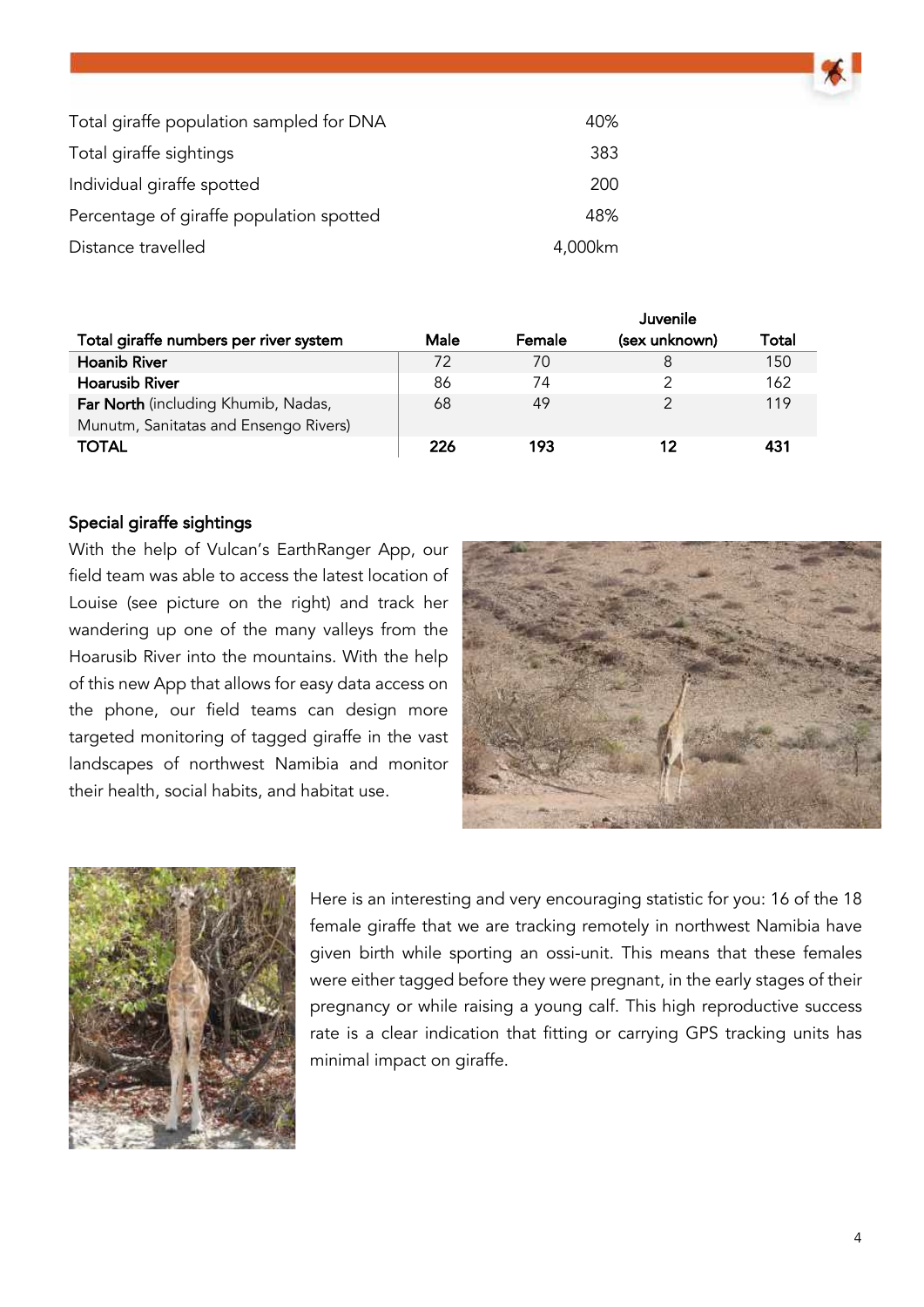



to a small home range for now and only walking up and down the dry Hoanib River in an area of approx. 10km, so her young calf can keep up. As her calf grows over the next few months, we expect to see an increase in their home range. Stay tuned.



We recently spotted some old friends: Keystone is an adult male giraffe that we had not seen for over two years. We found him in February, looking well and in the company of three females. Another familiar face was an older female named Etosha, who Julian had first identified in the early 2000s. Etosha (left) was classified as an adult then (> 5 years old), which makes her at least 23 years old now!

This highlights why long-term, regular monitoring is so important; it allows us to track giraffe throughout their lifetime.

Our March survey trip was somewhat cut short due to flooding rivers. Our team found the Hoarusib River in full flood and was unable to cross to continue their survey in the northern part of our survey area. Unfortunately, the survey area received very little rain and the river only rain due to heavy rains further east in the upper part of the Hoarusib River catchment. It is an amazing sight to see these seasonal sand rivers in full flood and the water made its way all the way to the Atlantic Ocean on 28 March 2021. So, while a spectacular sight, this flooding river only served as a

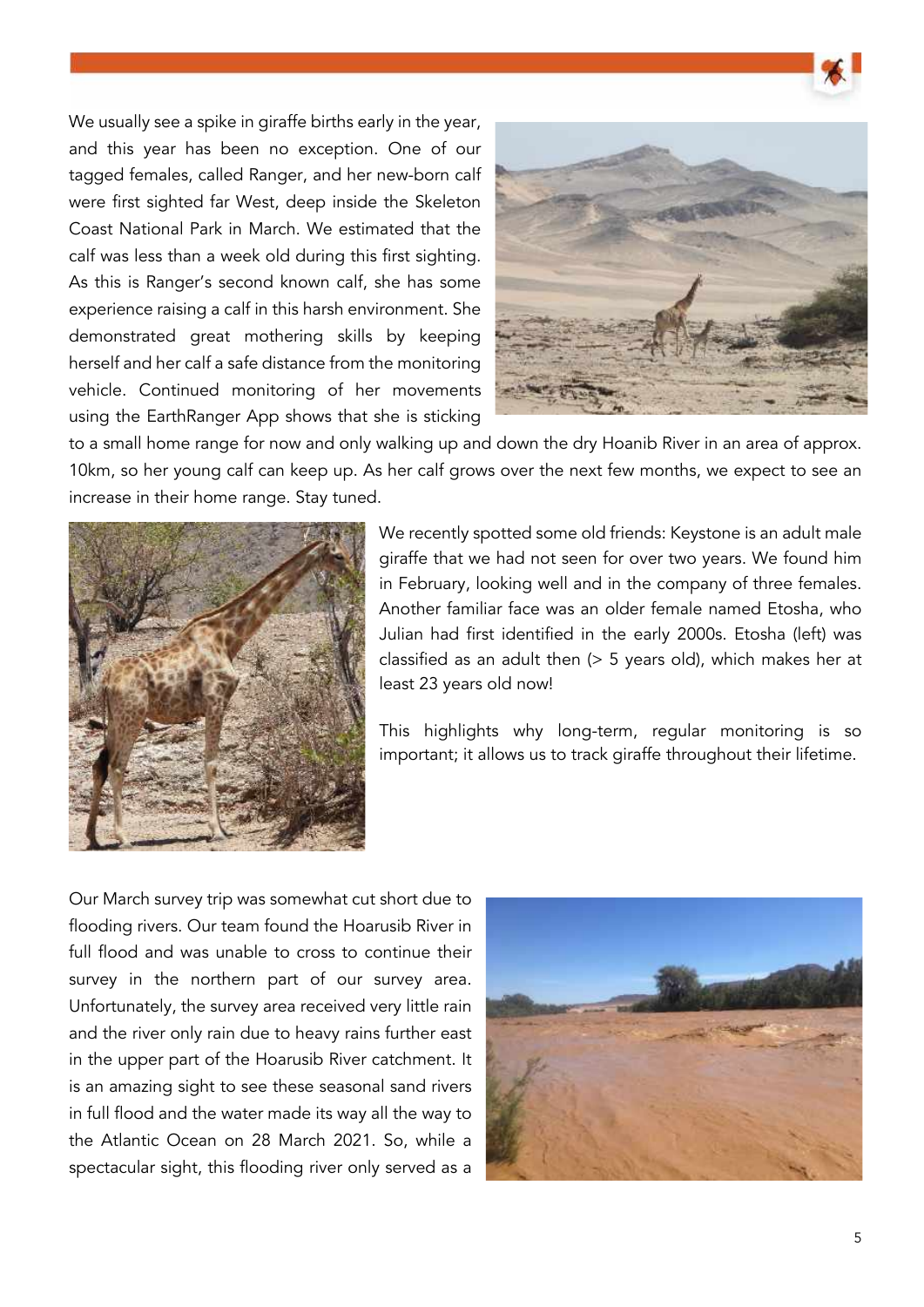

rather disheartening reminder for local residents on what they were mission out on and that there had been little rain locally.

Most of Namibia has received good rains during this rainy season. However, the northwestern parts of Namibia has largely missed out and not received sufficient rainfall (see the area marked by the black box). The area has not received much rain for the past eight years now and the persisting drought is hard on people, their domestic stock and wildlife. Most of the area only received between 10 and 40mm of rain



from August 2020 to mid-February 2021. In comparison, in the capital Windhoek we received over 300mm of rain. It looks like rain also evaded the area again on 24 January 2021 (map by wxmaps.org/GRAD/COLA).

Rain is the lifeline in northwestern Namibia and it is amazing to see the impact a little rain has on the environment. These images were taken from the same elevated viewpoint in the Giribis Plains in April 2018 and March 2021. What a difference three years make. Severe drought in northwest Namibia has changed the landscape dramatically.





Giribis Plains in April 2018 Giribis Plains in early March 2021

While this area teems with wildlife and livestock from the nearby villages after good rains, it looks like a real desert in times of drought. Not a blade of grass can be seen and the fairy circles almost disappear in the vacant dry sandscape. Finally, rain started falling in late March 2021, so we hope to see some green during our next trip in April – fingers crossed.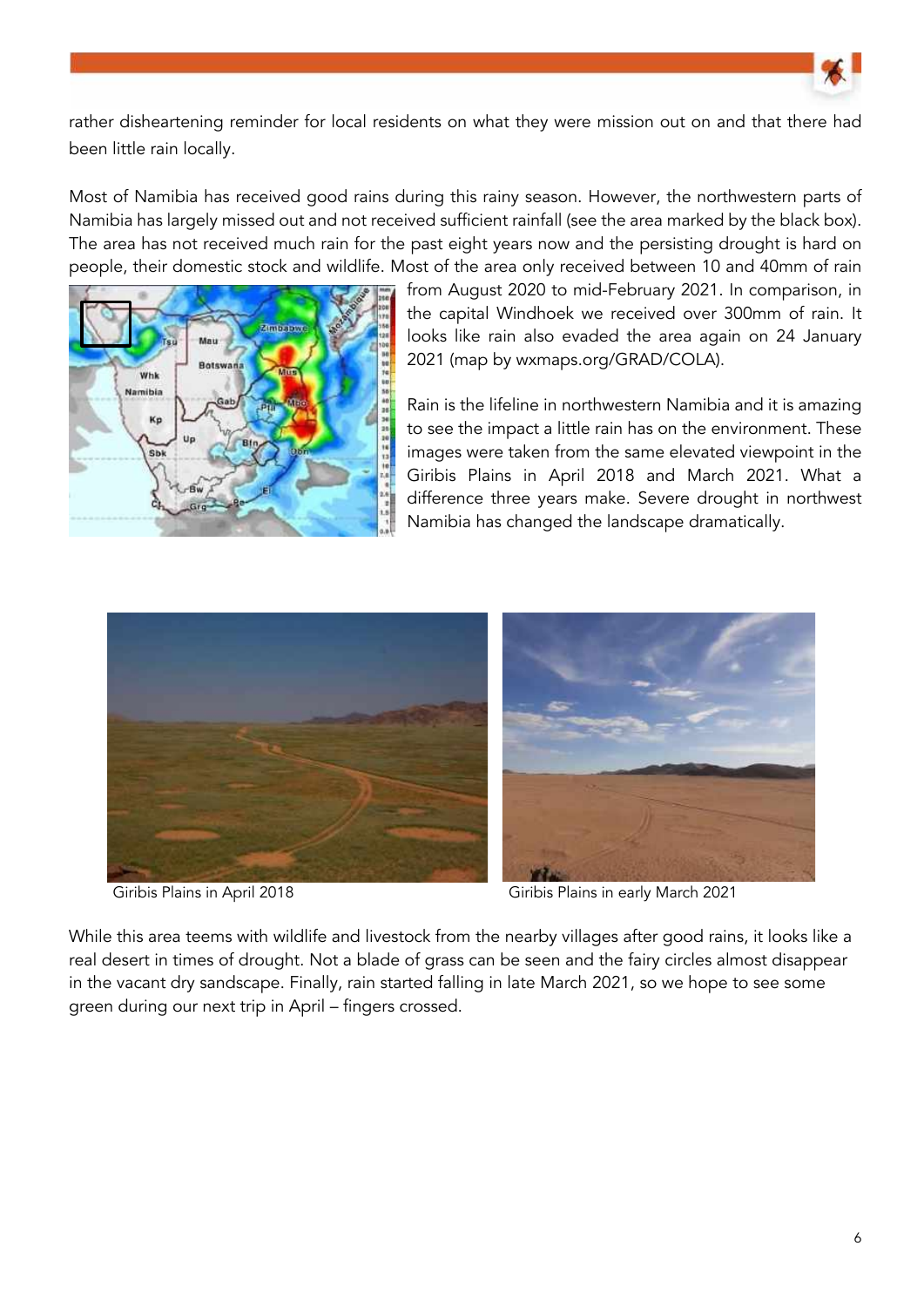#### Twiga Tracker update

As can be seen in Figures 2 and 3, home ranges (HR) of the giraffe vary greatly. When comparing the HRs of 16 giraffe in northwestern Namibia and nine giraffe in Etosha NP and Etosha Heights Reserve, the HRs of the giraffe in northwest Namibia were larger than those observed in Etosha NP and Etosha Heights Reserve. HR size is influenced by factors such as giraffe density, fences and availability of resources. The smaller HRs in Etosha NP and Etosha Heights Reserve might be attributed to the significantly higher rainfall that these areas experienced resulting in greater vegetation productivity and food availability. In comparison, giraffe living in the arid northwest of Namibia have larger HRs as the productivity of the area is lower and animals have to roam further in search of resources and breeding opportunities.



#### Twiga Tracker in Numbers (January to March 2021)

| Number of operational tracking devices                         | 27                              |
|----------------------------------------------------------------|---------------------------------|
| Number of data points collected                                | 35,105                          |
| Largest home range observed                                    | Supergirl: 1,237km <sup>2</sup> |
| Smallest home range observed                                   | Phyllis: $27.4 \text{km}^2$     |
| Lonest distance travelled                                      | Ceratops: 892km                 |
| Shortest distance travelled                                    | Tisa: 412km                     |
| Average distance travelled by each giraffe per month (per day) | 200km (7km)                     |
| Average distance travelled by each giraffe per day             | 7km                             |

Two females in the northwestern survey area, Ranger and Vera, showed highly reduced travel distances over the last quarter. Both giraffe were seen with newborn calves in March, which could explain their small HRs. Over the coming months as their calves grow older, we would expect to see their HRs expanding and merging with those of other females.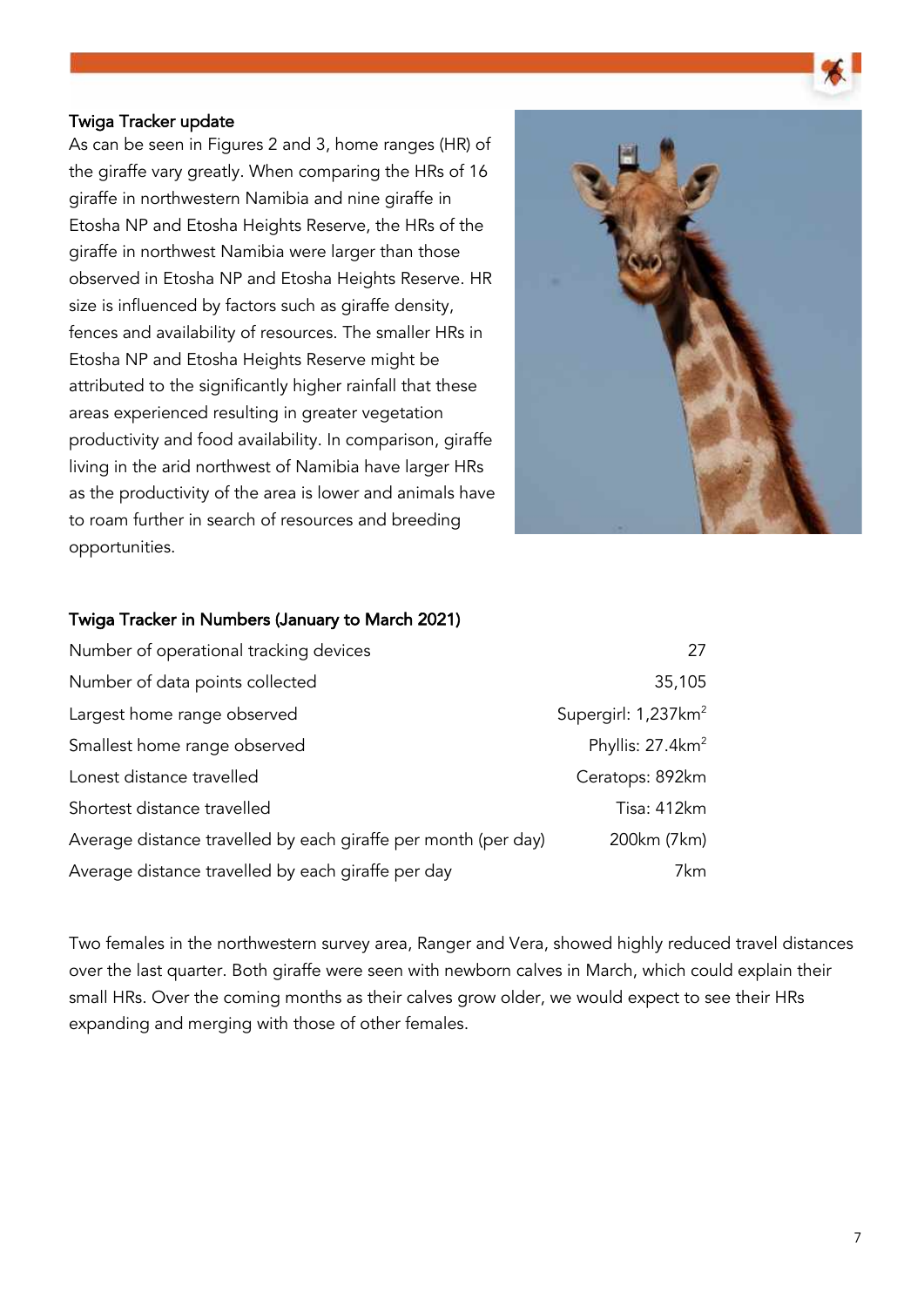

Figure 2: Home ranges of 17 giraffe with tracking units in northwestern Namibia (January-March 2021)



Figure 3: Home ranges of nine giraffe with tracking units in Etosha National Park and Etosha Heights Reserve (January-March 2021)

Is there a direct correlation between HR size and distance traveled? Our ossi unit giraffe suggest that this is not the case. Heart, Coffee Girl and Hoanib Rocket each traveled over 730km during the last three months, but their HRs differed greatly. Heart's HR was three times the size of those of the other